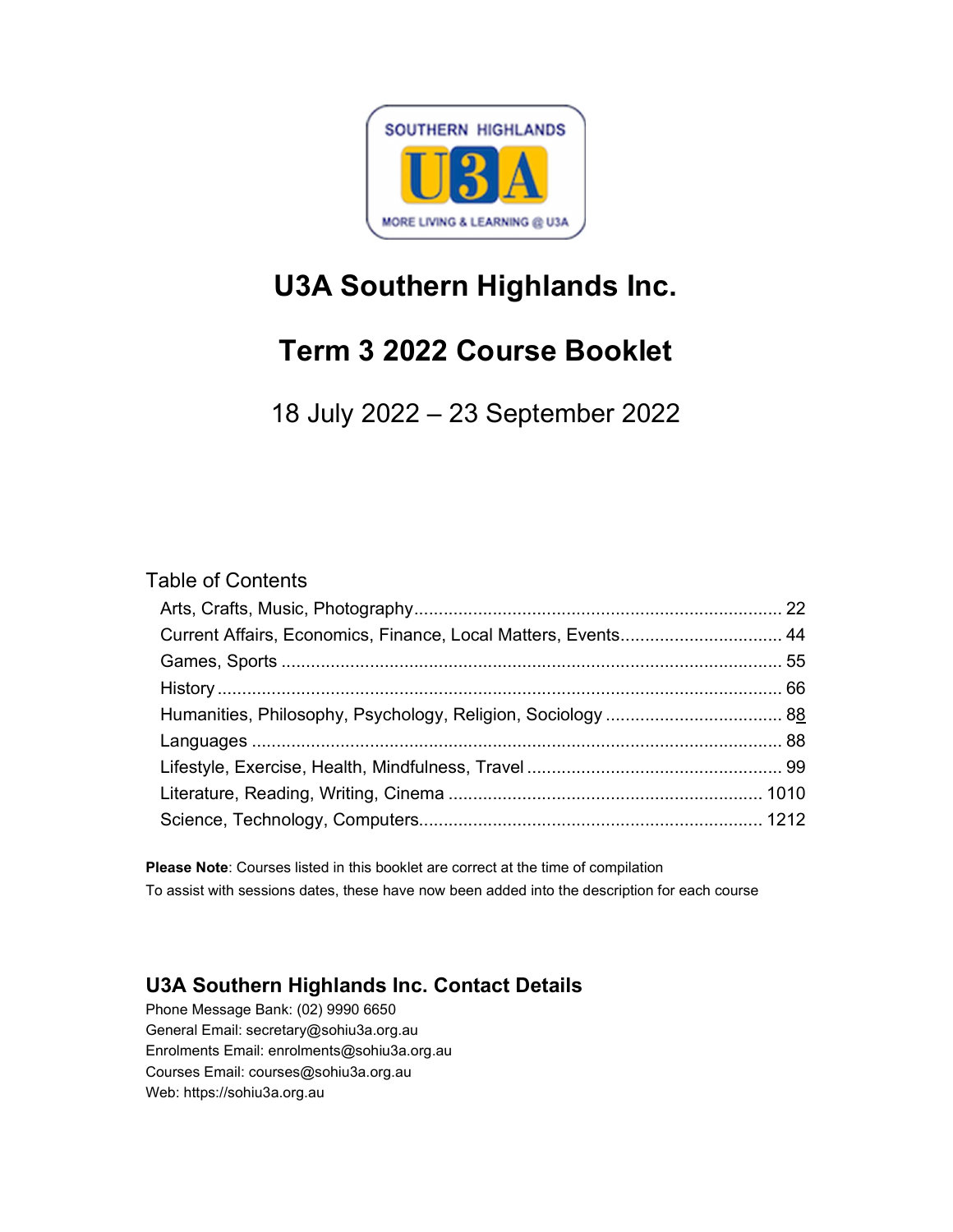## Arts, Crafts, Music, Photography

## Art in the Afternoon

## Venue: Bowral District Art Studios 1 Short St Bowral Course Leader: Annette Hearne

## Fee: \$10.00

Dates: 18, 25 July; 1, 8, 15, 22, 29 August; 5, 12, 19 September.

Anyone interested in attending a relaxed and self-directed painting and drawing group can enrol in this class. The class meets at workshop 1 at BDAS in Short St, Bowral each week, using the art materials of your choice. Help and encouragement with your chosen medium or project is usually available. To offset the hiring fee for a venue with such specialised facilities, there is now a charge of \$10 per term. After applying for enrolment and if you are accepted, you will find an invoice on the U-MAS website (under My Invoices) and this amount needs to be paid before attending the course.

## Back to Basics in Photography

## Dates: 30/08/2022 - 20/09/2022 Frequency: Weekly, 4 sessions, Tue 10:00am - 12:00noon Venue: East Bowral CC-Hall 71 Boardman Rd E Bowral Course Leader: Richard Batterley

Dates: 30 August; 6, 13, 20 September.

All that digital photography can be confusing. But it doesn't have to be! The purpose of the course is to simplify it and help members improve their photography results. Participants will learn some of the fundamental elements and skills of photography that will help them get better results. What do all those different settings mean, what's the effect of changing them, what setting do I use when, how do I get better composition, what's causing those mistakes and how do I fix them? The aim is to make members more comfortable with their camera and so take better photographs. The course will include: What makes a good photograph – learn to judge so you learn to improve. First five things to consider Different types of cameras. Making smart phone more of a camera. Essential camera settings. The modes of digital cameras. First step away from totally auto. The exposure triangle Essential rules of composition. Overcoming most common problems. The best file type of use. Why edit digital photos. Choosing a camera for yourself. Looking at some accessories. Looking at some inspiring photographs. It's a step-by-step journey, each week building to help members take better photographs.

## Embroidery Plus

Dates: 18/07/2022 - 19/09/2022 Frequency: Weekly, Mon 10:00am - 12:00noon

## Venue: Member's Home Course Leader: Barbara Taylor

Dates: 18, 25 July; 1, 8, 15, 22, 29 August; 5, 12, 19 September.

A friendly group of people who meet each Monday morning to work on a project of their choice whilst enjoying one another's company. As a group, we have many sewing skills and are available to help with several different styles of embroidery. Beginners are very welcome, as regular members of the group are willing to share their skills. Please bring your own scissors, needles, pins, tape measure and any appropriate sewing items. Members bring their own tea/coffee. Prior to the course, the Course Leader will send enrolled members information about Covid safety requirements.

## Let's Listen to Great Music

## Dates: 24/08/2022 - 21/09/2022 Frequency: Weekly, 5 sessions, Wed 2:00pm - 4:00pm Venue: East Bowral CC-Hall 71 Boardman Rd E Bowral Course Leader: Lyndall Foldvary-Khouri

Dates: 24, 31 August; 7, 14, 21 September.

Whether you are a musical newcomer or have a life-long love of music, you are sure to find these listening sessions, entertaining and informative. Watch fascinating Music Education DVDs of high quality from the library of the late Murray Khouri: Clarinet Virtuoso, Music Educator and Producer. Listen to Guest Speakers including present day composers, performers and music scholars as they present a wealth of knowledge about the last 400 years of music in an accessible way. Experience the sense of wonder that comes when making a musical discovery from the 20th century repertoire or perhaps from present-day composers or when listening to one of the great masterpieces of classical or romantic period music for the very first time. As the late Richard Gill said, "When music is introduced to us in the best possible circumstances, our world has the potential to become richer in every sense". Like Murray and Richard, I believe music has the power to change people's lives. Great music brings us hope. Beethoven thought this way. A one-off charge of \$5 for cost of production of a brief handout for each session will be collected. (5 sessions)

U3A Southern Highlands Inc. Page 2 of 12

# Dates: 18/07/2022 - 19/09/2022 Frequency: Weekly, Mon 1:30pm - 4:00pm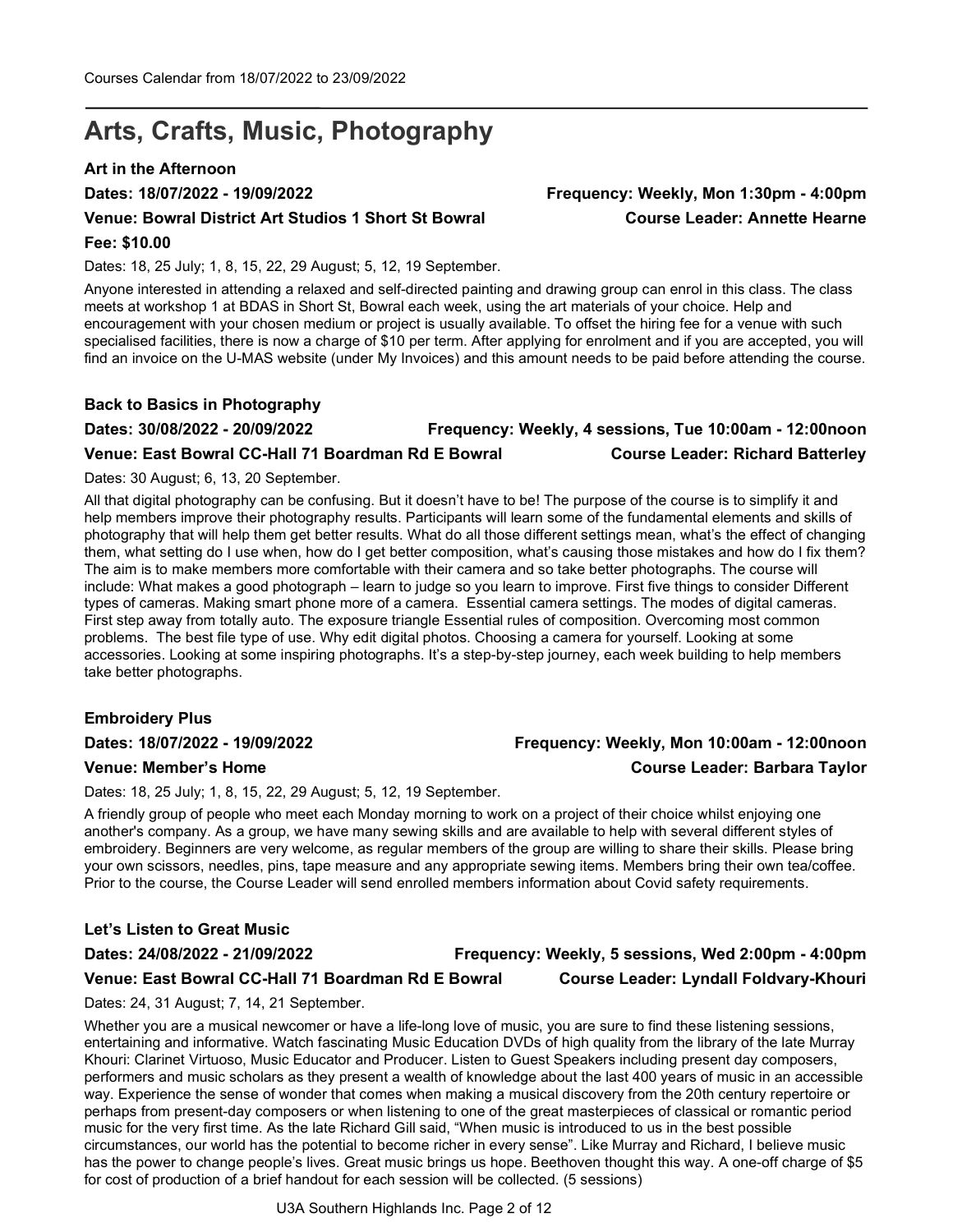## Painting with Oils Dates: 21/07/2022 - 22/09/2022 Frequency: Weekly, Thu 1:30pm - 4:00pm Venue: Bowral District Art Studios 1 Short St Bowral Course Leader: Susie Woodbury

## Fee: \$10.00

Dates: 21, 28 July; 4, 11, 18, 25 August; 1, 8, 15, 22 September.

If you like to paint with oil or acrylic paints, you are welcome to join this friendly group. Members provide their own materials and decide on their own projects, but we share ideas and experience in a helpful and informal atmosphere. Odourless solvents must be used. Each attending member will need to bring their own cup and refreshments. To offset the hiring fee for a venue with such specialised facilities, there is now a charge of \$10 per term. After applying for enrolment and if you are accepted, you will find an invoice on the U-MAS website (under My Invoices) and this amount needs to be paid before attending the course.

### Remember the 60s and 70s?

## Dates: 18/08/2022 - 01/09/2022 Frequency: Weekly, 3 sessions, Thu 10:00am - 12:00noon Venue: East Bowral CC-Hall 71 Boardman Rd E Bowral Course Leader: Shane Harvey

Dates: 18, 25 August; 1 September.

Come with me down memory lane as we re-live the films, TV, music, sport and news (both major and trivial!) that dominated our younger years. With extensive use of video clips, this course will transport you back in time to the 1960s and 1970s. Where were you in the 60s when Coronation St first aired in 1960; or in 1964 when the Beatles had the top five positions on the American Billboard chart; or in 1966 when Sound of Music won Best Picture? Where were you in the 70s when The Godfather won Best Picture in 1973; or in 1973 when Elton John released Goodbye Yellow Brick Road; or in 1975 when Fawlty Towers first aired?

### Sew and Yarn in Bundanoon

### Venue: Member's Home Course Leader: Ilma Cunnew

Dates: 22 July; 5, 19 August; 2, 16 September.

This is a class where you bring along current or unfinished stitching and enjoy the company of others who have the same interests. The class meets on the 1st and 3rd Friday of each month in the course leader's home, 30 km from Bowral. Perhaps you can share your skills with others and enjoy morning tea, a natter and time to finish your special projects. A small charge will be made for morning tea at the beginning of term.

## The Highland Buskers

### Venue: Christian Connect Church 18 Spring St Moss Vale Course Leader: Kerith Fowles

Dates: 18, 25 July; 1 August; 12, 19 September.

The Buskers is a group of enthusiastic but amateur instrumentalists who welcome any like-minded and equally (un) talented musicians who desire to regain the instrumental skills of their younger years and enjoy making music in a most distinctive way with a charming, good-looking group playing every conceivable style of music. Prospective new members should contact Kerith to let her know their instrument of choice, as parts are composed specifically for each player.

### U3A Singers

### Dates: 18/07/2022 - 19/09/2022 Frequency: Weekly, Mon 2:00pm - 4:00pm

## Venue: Bowral Uniting Church Hall 28 Bendooley St Bowral Course Leader: Julie Blanchard

Dates: 18, 25 July; 1, 8, 15, 22, 29 August; 5, 12, 19 September.

This weekly event is run by Julie Blanchard who is a lifelong lover of harmony singing! The U3A Singers consist of a group of men and women who love to sing and can keep a tune and a harmony part. The "Singers" will learn a range of songs (expect surprises!) in four-part harmony and, for a bit of fun, a simple movement or percussion may be added. To cover the costs of photocopying and afternoon tea, a small contribution may be required. Please note that on two occasions, 8 Aug, 12 Sep, the venue will be Moss Vale Senior Citizens Centre, Queen St, Moss Vale (near the railway line).

# Dates: 22/07/2022 - 16/09/2022 Frequency: Dates as specified, Fri 10:00am - 12:00noon

# Dates: 18/07/2022 - 19/09/2022 Frequency: Weekly, Mon 9:30am - 11:00am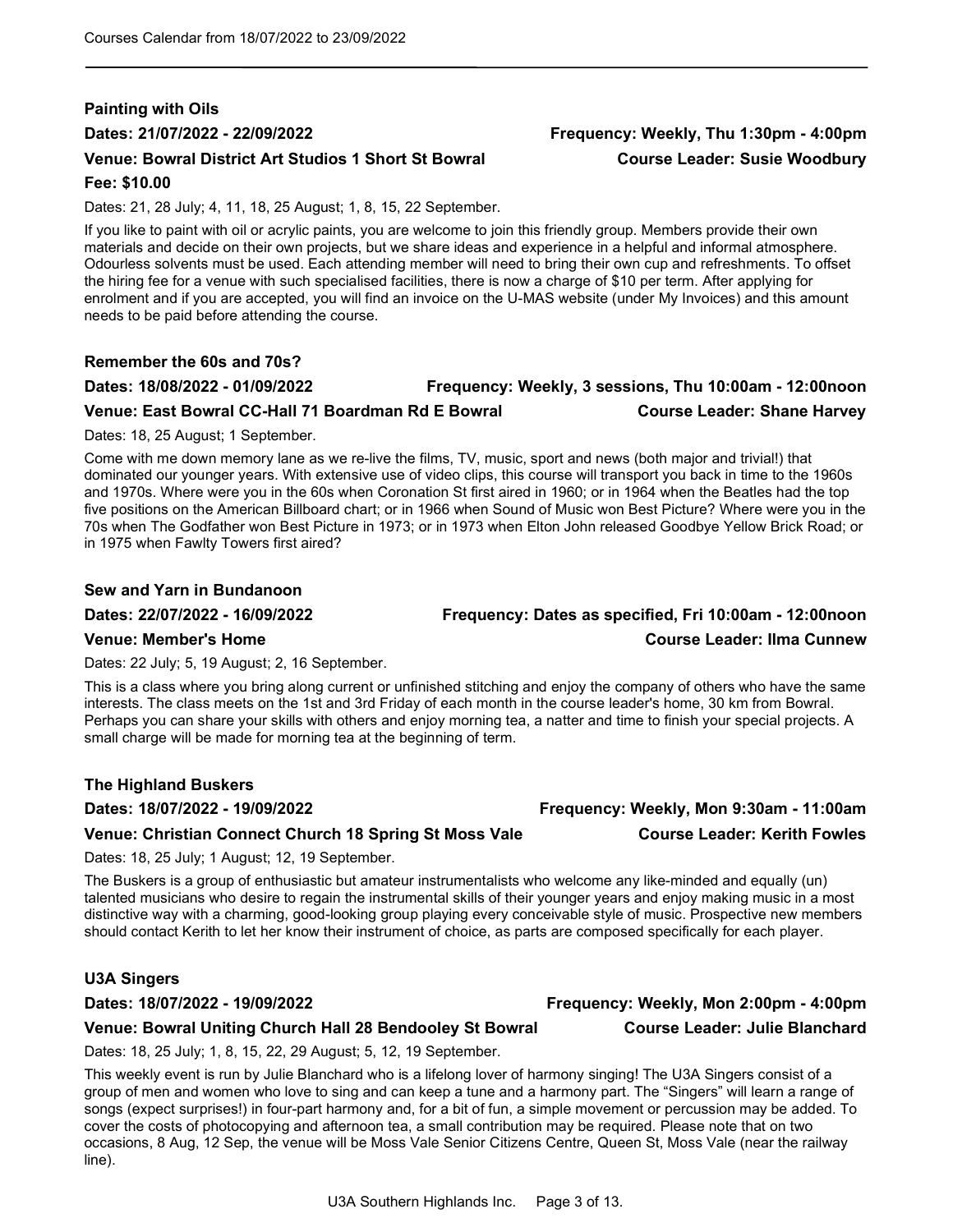## Viennese Operetta Beyond Strauss & Lehar

## Dates: 11/08/2022 - 11/08/2022 Frequency: Single session, Thu 2:00pm - 4:00pm

## Venue: East Bowral CC-Hall 71 Boardman Rd E Bowral Course Leader: Michael Baume

Date: 11 August.

Viennese Operetta, which rivalled the popularity of opera itself in the era of Verdi and later Puccini during its golden years in the second half of the 19th Century, now survives, at least in Australia, only in Opera Australia's regular old favourites Die Fledermaus and The Merry Widow. And there are also quite a few appearing as unacknowledged theme music for television advertisements. But ignoring Viennese operetta is to deny ourselves of a larder full of treats. As well as the many other rarely heard wonderfully musical operettas by the two giants of the genre, Johanne Strauss ll and Franz Lehar, hundreds of once-popular works lie largely forgotten – along with the composers who formerly were household names. I challenge anyone here to admit to any knowledge of the hundreds of operettas by then-renowned composers like Hellmesberger, Hueberger, Ziehrer and the Straus with one "s". Several YouTube video extracts will be included.

## Current Affairs, Economics, Finance, Local Matters, Events

## News in Review

| Dates: 29/07/2022 - 23/09/2022                           | Frequency: Fortnightly, Fri 10:00am - 12:00noon |
|----------------------------------------------------------|-------------------------------------------------|
| Venue: Bowral Baptist Church Hall 13 Merrigang St Bowral | <b>Course Leader: Ian Bowie</b>                 |

### Dates: 29 July; 12, 26 August; 9, 23 September.

In News in Review, we engage in discussions of current news, using recent opinion pieces drawn from reputable media outlets to define our topics and to restrict the foci of our discussions. We expect that every member will choose a topic at least once over the course of twelve months, and that they will: analyse their opinion piece and/or the issues raised in it; make a brief presentation on these; prepare 'thinking points' to focus discussion of the topic; and help to facilitate an interactive and non-combative discussion of these. We meet on alternative Fridays at 10:00am. Our meetings will be scheduled to last up to two hours but, most likely, our discussions will run over a couple of 50-minute sessions with time for a chat beforehand and for a refreshment break in the middle. We plan to place a group order for tea or coffee to be delivered from Corbett Coffee House (\$5 each time you order). Should face-to-face meetings not be possible the course will run online, using Zoom.

## Socrates' Cafe

Dates: 22/07/2022 - 16/09/2022 Frequency: Fortnightly, Fri 10:00am - 12:00noon

## Venue: Zoom Course Leader: Bruce Cowan

Dates: 22 July; 5, 19 August; 2, 16 September.

The focus of Socrates' Cafe is to provide a venue for U3A members to learn, discuss, reflect and enquire about important life or current/problem issues of a philosophical nature. It is enlightening to get a range of views based on experience, interest or research, and your views, experience and opinion will be most welcome. Each session will provide discussion on a topic suggested by members or the facilitator at previous sessions. All members of the group must be prepared to discuss/question and contribute to the selected topics. A variety of facilitation methods will be used to attain Socratic objectives.

## Talking Points

Dates: 18/07/2022 - 19/09/2022 Frequency: Weekly, Mon 9:30am - 11:00am

## Venue: Bowral Baptist Church Hall 13 Merrigang St Bowral Course Leader: John Deck

Dates: 18, 25 July; 1, 8, 15, 22, 29 August; 5, 12, 19 September.

Lively discussions on current affairs. Topics are emailed two days before each session and cover issues in the news and matters of the times. Suggestions for future topics are encouraged from all – we look for matters that are contentious and/or of concern, and that are likely to cause lively debate. Everyone is encouraged to participate. Due to Covid risks, the informal discussions afterwards at the Kookabar Café are not currently encouraged.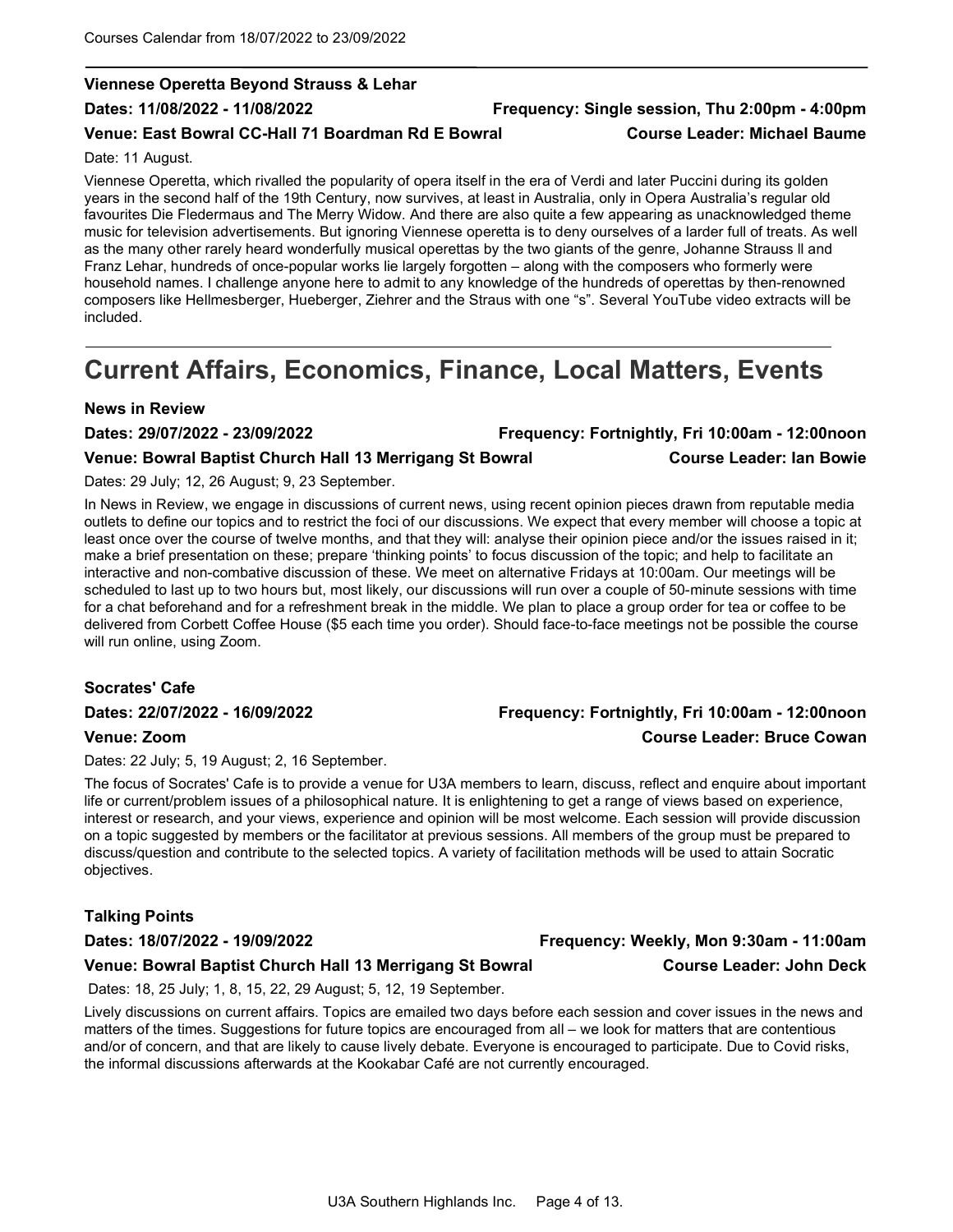## Migration and Multiculturalism Type: Short

Dates: 19/08/2022 - 16/09/2022 Frequency: Weekly, 5 sessions, Fri 10:00 - 12:00

## Venue: Moss Vale Snr Citz Comm Cntr 14 Queen St Moss Vale Course Leader: Stephen Lake

This is the second five weeks of the course started in term 2. Dates: 19, 26 August; 2, 9, 16 September. The world is in the midst of a migration crisis, with over 100 million displaced persons and refugees around the globe, some multi-generational (e.g. Palestinians). Millions are attempting to reach developed countries, and there is the impending challenge of climate refugees. This course considers the history of migration – a regular human phenomenon since Africa around 1 million years ago - why people often unwillingly leave their homelands, human rights and the role of the UNHCR, the challenges of multiculturalism and racism, the different responses to this crisis in Europe, Canada and New Zealand, compared with US and Australia, how this is affecting and is affected by our own politics, economic difficulties, and cultural attitudes and the possibility that this is not going to end happily for anybody. Handouts can be emailed prior to sessions or printed copies may be purchased at each session.

## Games, Sports

## Puzzles and Trivia

## Dates: 22/07/2022 - 16/09/2022 Frequency: Fortnightly 5 sessions, Fri 10:00am - 12:00noon Venue: Bowral Baptist Church Hall 13 Merrigang St Bowral Course Leader: Jenny Wells

Dates: Fridays 22 July; 5, 19 August; 2, 16 September.

If you want to join a course that is entertaining and hilarious, come to this one! Each fortnight you will first be presented with a series of puzzles, brain-teasers, conundrums, word games. Don't worry if you are not a "puzzle person" because you will learn how to do them and have a lot of fun doing so. The second part of each session is a Trivia Quiz, whereby we will form groups of 3 - 6 players and you will be asked a series of general knowledge questions. So you get to show off your own knowledge and to acquire new knowledge. No pressure - just a lot of fun! There will be a one-off cost of \$4 for hand-outs, payable at the course.

## Social Golf - Afternoon

## Venue: Craigieburn Centennial Golf Centennial Rd Bowral Course Leader: Ingrid McCulloch

Dates: 21, 28 July; 4, 11, 18, 25 August; 1, 8, 15, 22 September

. A weekly game of Ambrose golf for those wanting the companionship and fun without the pressure of competition. Suitable for all levels, even expert players wanting a relaxed game. Please arrive 15 minutes earlier to sign in, pay the course leader (not Reception) and organise teams. Own equipment and balls are required and a green fee of \$7 is payable each session (please try to have correct change). Craigieburn have advised of this increased fee which is still very reasonable. There are a few buggies available for those that need one. This term there will be two sessions. Please enrol in only one but I expect you will be able to cross over for individual sessions if you need to.

## Social Golf - Morning

## Dates: 21/07/2022 - 22/09/2022 Frequency: Weekly, Thu 9:30am - 11:30am

## Venue: Craigieburn Centennial Golf Centennial Rd Bowral Course Leader: Ingrid McCulloch

Dates: 21, 28 July; 4, 11, 18, 25 August; 1, 8, 15, 22 September.

A weekly game of Ambrose golf for those wanting the companionship and fun without the pressure of competition. Suitable for all levels, even expert players wanting a relaxed game. Please arrive 15 minutes earlier to sign in, pay the course leader (not Reception) and organise teams. Own equipment and balls are required and a green fee of \$7 is payable each session (please try to have correct change). Craigieburn have advised of this increased fee which is still very reasonable. There are a few buggies available for those that need one. This term there will be two sessions. Please enrol in only one but I expect you will be able to cross over for individual sessions if you need to.

Dates: 21/07/2022 - 22/09/2022 Frequency: Weekly, Thu 2:00pm - 4:00pm

U3A Southern Highlands Inc. Page 5 of 13.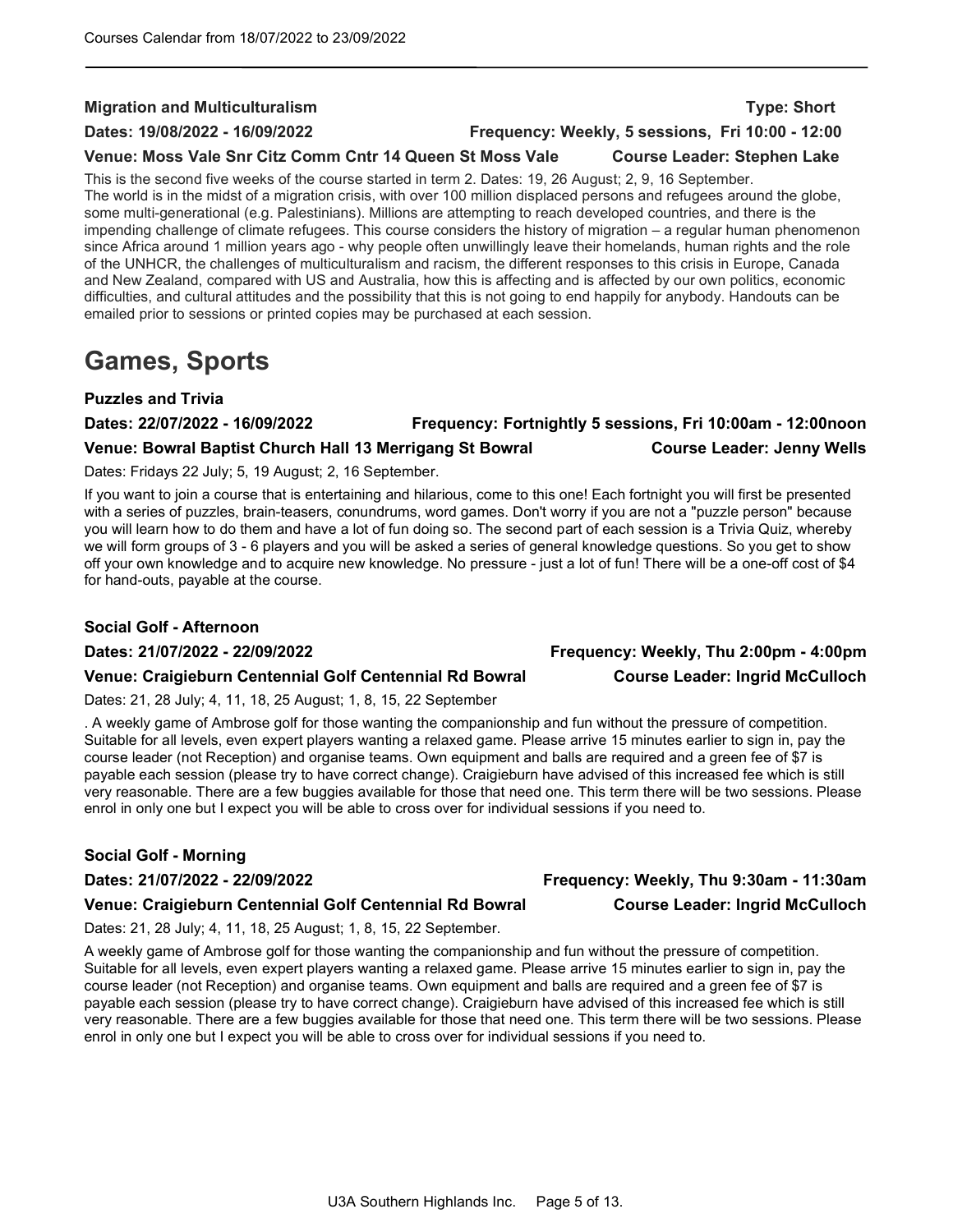### Table Tennis on Monday

### Venue: Loseby Park Comm Centre Park Road Bowral Course Leader: Paul Furlan

Dates: 18, 25 July; 1, 8, 15, 22, 29 August; 5, 12, 19 September.

Fun, fitness, coordination and table tennis skills in a very social setting, catering to all ability levels! Doubles games are played. Gym shoes or similar and loose-fitting comfortable clothing are required. Council venue policy requires all footwear to be of a non-marking variety. Please bring your own bat. Balls are provided. Session time: Monday 2:45 pm to 4:45 pm. Due to limited places, players are asked to nominate either Monday or Thursday only. There is a one-time term fee of \$2 to cover incidental costs.

## Table Tennis on Thursday

Dates: 21/07/2022 - 22/09/2022 Frequency: Weekly, Thu 2:45pm - 4:45pm

### Venue: Loseby Park Comm Centre Park Road Bowral Course Leader: Paul Furlan

Dates: 21, 28 July; 4, 11, 18, 25 August; 1, 8, 15, 22 September. Same description as Table Tennis on Monday.

## Tennis - A Social Game

Dates: 18/07/2022 - 19/09/2022 Frequency: Weekly, Mon 10:30am - 12:30pm

Venue: Bowral Tennis Centre Loseby Park, Park Rd Bowral Course Leader: Gabs Partington

Dates: 18, 25 July; 1, 8, 15, 22, 29 August; 5, 12, 19 September.

We are being constantly advised to stay active as long as we can and tennis is one game that ticks all the boxes. It exercises our body and brain in a fun social way. This group provides an opportunity to participate in a gentle, social game of doubles. We use three courts at the Bowral Tennis Centre. Some experience in playing tennis is essential but you don't have to be a champion. You will need your own racquet, sport shoes and sun safe, comfortable clothing. For your own safety, players must be physically able and fit enough to fully participate. You will be asked to provide a waiver prior to playing tennis. There is a one-off charge of \$3 to cover the cost of tennis balls. This money is collected at the first session.

## **History**

A Voice from the Past

Dates: 25/08/2022 - 01/09/2022 Frequency: Weekly, 2 sessions, Thu 2:00pm - 4:00pm

Venue: East Bowral CC-Hall 71 Boardman Rd E Bowral Course Leader: Joanne McGrath

Dates: 25 August; 1 September.

Romans are relevant. We experience their influence in our language, laws and institutions. Through the trove of his letters, we explore the life of Roman lawyer and Senator, Pliny the Younger. We hear his amazing eye witness account of the Vesuvius eruption, his descriptions of his villas and gardens and his opulent life style. Pliny also shares his thoughts on many things, including relationships, power, how to live a happy life and what to do about the Christians!

## Britain in the 20th Century

## Dates: 22/07/2022 - 12/08/2022 Frequency: Weekly, 4 sessions, Fri 10:00am - 12:00noon Venue: Bowral Uniting Church Gallery 28 Bendooley St Bowral Course Leader: John Collerson

Dates: 22, 29 July; 5, 12 August.

This is the final phase of a continuing course on British history. In Term 2 we were looking at Britain and its place in the world in the second half of the century. This term we will bring this to an end in a course of four sessions. We will continue using the book Hope and Glory: Britain 1900-2000 by Peter Clarke (Penguin, 2nd edn., 2004), which class members will be expected to have. Please note that on 5 August the venue will be Mittagong Senior Citizens Centre, corner of Albert Lane and Queen St, Mittagong.

## Dates: 18/07/2022 - 19/09/2022 Frequency: Weekly, Mon 2:45pm - 4:45pm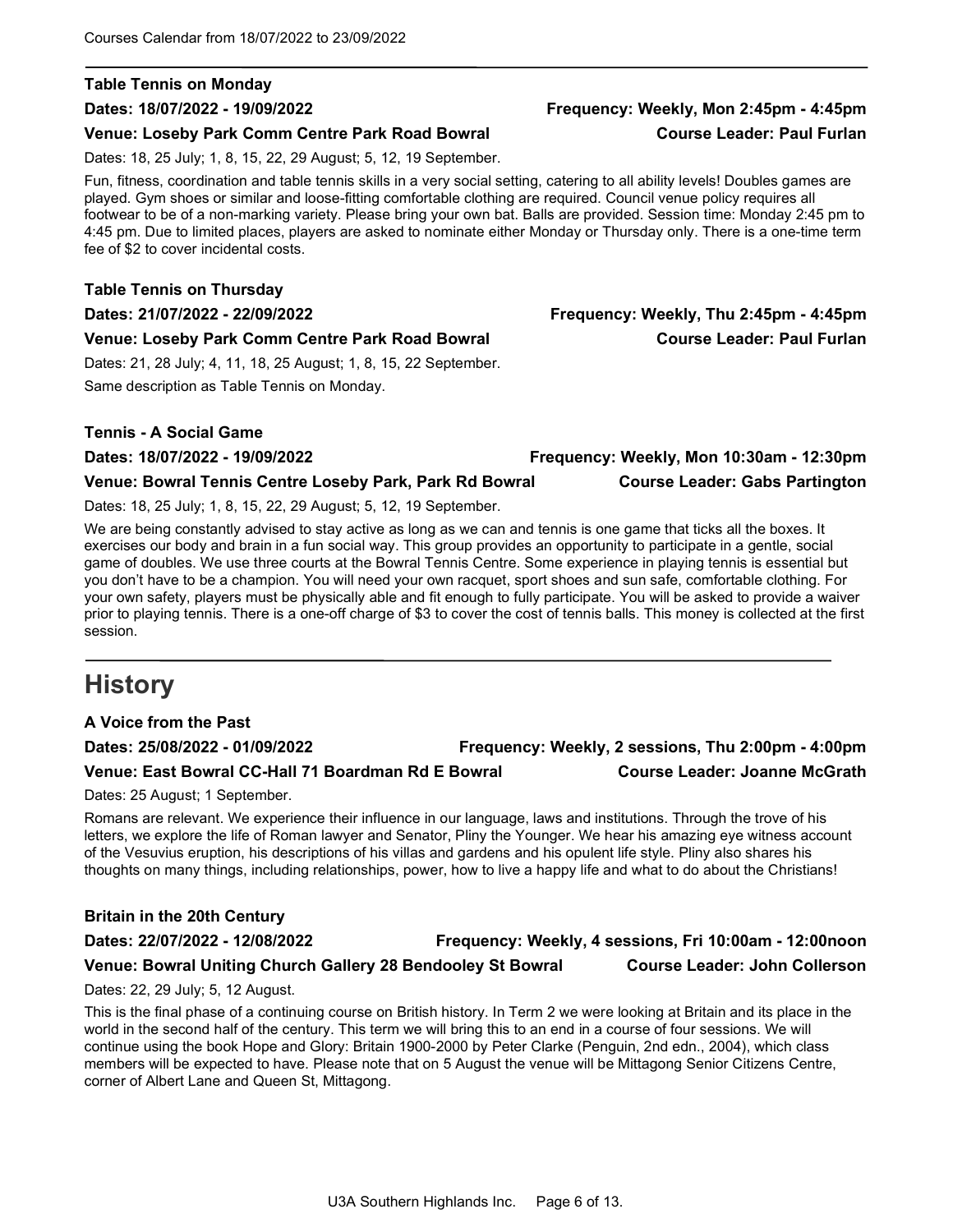### Britain under the Romans

## Dates: 19/08/2022 - 16/09/2022 Frequency: Weekly, 6 sessions, Fri 10:00am - 12:00noon

Venue: Bowral Uniting Church Gallery 28 Bendooley St Bowral Course Leader: John Collerson

Dates: 19, 26 August; 2, 9, 16 September.

This course will consider the history of Britain in the period when it was part of the Roman Empire (roughly 43 to 410 AD). In those times Britain was an outpost of the great empire that encompassed the whole of the Mediterranean region and western Europe. It was a long time ago but if we visit Britain today, we may come across remains of that ancient civilisation and we will be sure to find ourselves in places whose names hint at the Roman occupation. Moreover, those Romans have influenced our lives in numerous intangible ways. One resource we will use in this course is David Mattingly: An Imperial Possession: Britain in the Roman Empire (Penguin, 2007), though it will not be necessary to have a copy of this book.

George Hubert Wilkins

## Dates: 19/07/2022 - 09/08/2022 Frequency: Weekly, 4 sessions, Tue 10:00am - 12:00noon Venue: East Bowral CC-Hall 71 Boardman Rd E Bowral Course Leader: Alec Dietsch

Dates: Tuesdays 19, 26 July; 2, 9 August.

On 17 March 1959, the US nuclear submarine Skate surfaced through the ice at the North Pole for the first time in history. As part of their ceremonies, the crew raised the Australian flag and scattered the ashes of Sir George Hubert Wilkins at the North Pole. Who was this man that the US Navy honoured in this way? Born in outback South Australia in 1888, George Hubert Wilkins was one of the greatest Australian Polar Explorers, but was relatively unknown in Australia because he spent most of his life outside of Australia. In addition to his polar exploits in both Antarctica and the Arctic, Wilkins was highly decorated war photographer, photo journalist and reporter, scientist, ethnographer, author, aviator, geographer, secret agent, submariner and navigator. This presentation will look at Wilkins' colourful life and his involvement in some of the most significant events in the first half of the 20th century.

## History of Hungary

Dates: 22/07/2022 - 12/08/2022 Frequency: Weekly, 4 sessions, Fri 10:00am - 12:00noon Venue: Moss Vale Snr Citz Comm Cntr 14 Queen St Moss Vale Course Leader: Gabriella Lang

Dates: 22, 29 July; 5, 12 August.

Session 1 – 1848 to 1900, Revolution of 1848; Creation of the Dual Monarchy – 1868; Relative peace and prosperity 1869 – 1900. Explores the political drivers and personalities leading to the establishment of the Austro-Hungarian dual monarchy and World War I. Session 2 – 1900 to 1918 - Destruction of the Old Order Peace and prosperity give way to chaos and destruction in World War I. Session 3 – 1918 – 1945 - The Years of Uncertainty With the fall of the Habsburg Monarchy, Hungary struggles to establish a stable political system but is drawn into World War II. Session 4 – 1945 to 1956 - Liberated or Conquered? Decimated by the war, Hungary's "liberation" by the Soviets results in political/social oppression, culminating in revolution.

## Why do we speak English?

## Dates: 08/09/2022 - 22/09/2022 Frequency: Weekly, 3 sessions, Thu 10:00am - 12:00noon Venue: East Bowral CC-Hall 71 Boardman Rd E Bowral Course Leader: Don Sigsby

Dates: 8, 15, 22 September.

As our world began to expand from its beginnings, humankind established techniques for communication. As languages evolved and diversified, their use led to events which opened new opportunities, discoveries and cultural identities. They could also lead to control ('government') and conflict. This is not a linguistics study, but an investigation of how we came to be speaking English here in the Antipodes as seen through historical events and as documented by maps and other imagery.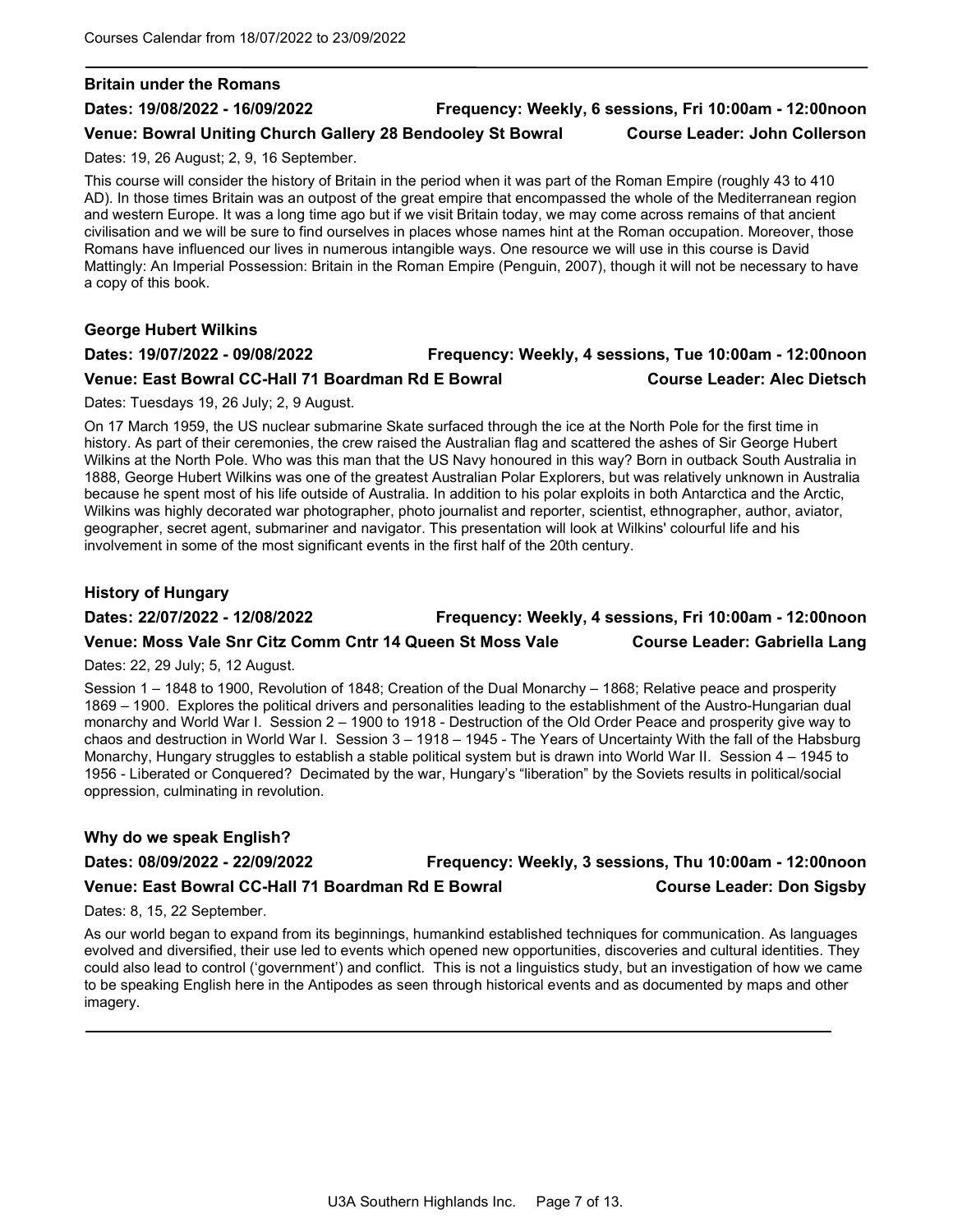## Humanities, Philosophy, Psychology, Religion, Sociology

## Family History

Dates: 11/08/2022 - 08/09/2022 Frequency: Once per month, Thu 1:30pm - 3:30pm

Venue: Highlds Christn Church Potters 37 Regent St Mittagong Course Leader: Heather Knights

Dates: 11 August, 8 September.

We are an experienced group of people undertaking family history research. However, anyone who has an interest in discussing their family history will be welcome. Stories and discoveries, methods and "brick walls" are shared and discussed. We meet on the second Thursday of each month, every month except January.

## Languages

## German Advanced Beginners - Intermediate

Dates: 18/07/2022 - 19/09/2022 Frequency: Weekly, Mon 10:00am - 12:00noon

## Venue: Zoom Course Leader: Evi Watts

Dates: 18, 25 July; 1, 8, 15, 22, 29 August; 5, 12, 19 September

This class is for those who have learned some German. As a guide to standard, you should be able to form and answer simple questions, have some familiarity with the four -case system and some knowledge of sentence structure. Grammatical mistakes are not important, but a willingness to try and correct them is. The intent is to encourage German conversation. Prospective class members may test themselves with the test found at

https://learngerman.dw.com/de/overview. We will touch on German culture, geography, history, current affairs, colloquial language. The Course Leader is German speaking and has a teaching background. She will send out lesson plans and correct homework returned.

## German for Beginners

Dates: 20/07/2022 - 31/08/2022 Frequency: Weekly, Wed 10:00am - 12:00noon

## Venue: East Bowral CC-Mtg Rm 71 Boardman Rd E Bowral Course Leader: Tom Smith

Dates: 20, 27 July; 3, 10, 17, 24, 31 August.

This is a continuing course, but this should not dissuade members from applying if you have had some prior experience in the language -- perhaps in high school or through living in Germany. The course concentrates on conversational German, emphasising the spoken language with little recourse to English. The course is based around an excellent free language course produced by the German O/S broadcaster Deutsche Welle, and is augmented by additional material prepared by the course leader. This course is suitable for individual as well as group learning. There is no text book to purchase, and the only requirement is that members have access to a computer or a smartphone. All vocabulary, grammar, and training exercises are pertinent to each video episode. There is no homework set, although course members are advised to revise and prepare. The pace of the course is slow and relaxed. The current course members are welcoming and friendly. Nobody cares if mistakes are made. Potential applicants with no background in German may care to do some preliminary work before joining the class. For computer users, the course can be found at: https://learngerman.dw.com/en/overview. The smartphone app is called DW Learn German. Please note that the venue is the meeting room, not the hall.

## Panorama of French

## Dates: 20/07/2022 - 21/09/2022 Frequency: Weekly, Wed 10:00am - 12:00noon Venue: Moss Vale Snr Citz Comm Cntr 14 Queen St Moss Vale Course Leader: Annie Chabert-McKay

Dates: 20, 27 July; 3, 10, 17, 24, 31 August; 7, 14, 21 September.

This course is based on participants reading and discussing a work of a French author – a classic author from past days or a contemporary one. Participants should be able to read easily from the text and then comment on and summarise allocated sections. We take a break midway to enjoy a coffee - either bringing our own or making on the spot if Covid rules permit. To the best of our ability the entire class, including discussion, is conducted in French. Prospective new members should contact either the course leader or co-leader if they wish to discuss their level of French competence.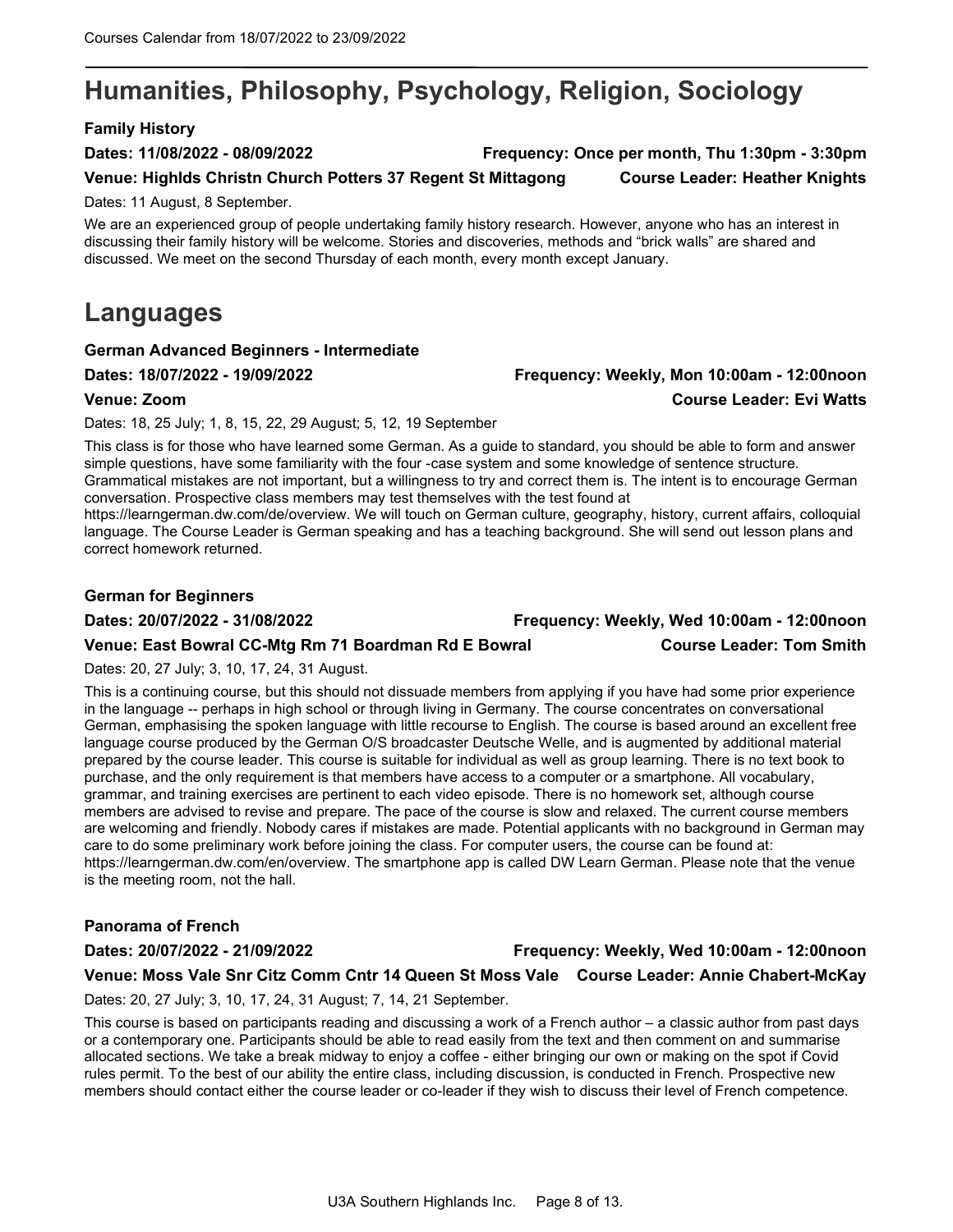## Reading Latin

## Venue: CWA Mittagong 98B Main Street Mittagong Course Leader: Michael Gray

Dates: 21, 28 July; 4, 11 August; 25 August; 1, 8, 15 September.

In this course we shall read selected passages from the whole range of Latin literature, from Early Latin, the Golden and Silver Ages of Rome, Christian Patristic writers, Ecclesiastical Latin, Medieval philosophers, Renaissance writers, and Neo-Latin. We shall also try some conversational Latin and Latin crosswords and look at Latin maxims and mottoes and Latin texts set to music. There will also be occasional dives into grammar, scansion of Latin verse, and the Latin etymology of English words. Some prior knowledge of Latin is necessary, e.g., one of the U3A Latin courses. All texts, notes and translations will be provided by the course leader.

## Lifestyle, Exercise, Health, Mindfulness, Travel

## Mindfulness Meditation

Dates: 20/07/2022 - 25/08/2022 Frequency: Weekly, Wed 10:00am - 12:00noon

## Venue: Welby Community Hall 14 Currockbilly St Welby Course Leader: Jenny Pittman

Dates: 20, 27 July; 3, 10, 17, 24 August.

Mindfulness is much more than simply taking notice of what is going on around us. It's a deep practice where we learn to give appropriate attention to the interconnections between our bodies, thoughts and feelings. Practising mindfulness meditation puts us on a path that helps us to discover ways to manage life's difficulties and to live more deeply. This short course teaches practices that, if done consistently, and daily, will generate peace, happiness and understanding for ourselves and others. (6 sessions)

## Scottish Country Dancing

## Venue: Bowral Uniting Church Hall 28 Bendooley St Bowral Course Leader: Helen Wales

Dates: Thursdays 21, 28 July; 4, 11, 18, 25 August; 1, 8, 15 September.

Have you thought of joining the enthusiastic group of dancers who have enjoyed Scottish Country Dancing for over 15 years? This 'Ballroom Dance of Scotland' provides mental stimulation and gentle exercise with social interaction, which 'seniors' are encouraged to do to 'stay active'. It is enjoyed by both men and women. Come and experience the happy social spirit - no special dress is required, just soft soled flat shoes. This course will be managed in a Covid-safe way.

## Walkers' Workouts

## Dates: 29/07/2022 - 09/09/2022 Frequency: Fortnightly, 4 sessions, Fri 9:30am - 11:00am Venue: None Course Leader: Jenny Wells

Dates: 29 July; 12, 26 August; 9 September.

A series of four fortnightly 4-5 km walks through easy/medium terrain in Moss Vale, Bowral, Mittagong and Burradoo. There will be some uphill stretches, so you need to be reasonably fit. We expect to complete each walk in roughly an hour and a quarter. We will meet in a different place each time and you will need to have appropriate footwear and clothing, a bundle of energy and a bright smile. For the first walk we will meet at the Moss Vale Basketball Stadium, 15 Parkes Road, Moss Vale.

## U3A Southern Highlands Inc. Page 9 of 13.

## Dates: 21/07/2022 - 15/09/2022 Frequency: Weekly, Thu 10:00am - 12:00noon

Dates: 21/07/2022 - 15/09/2022 Frequency: Weekly, Thu 10:30am - 12:30pm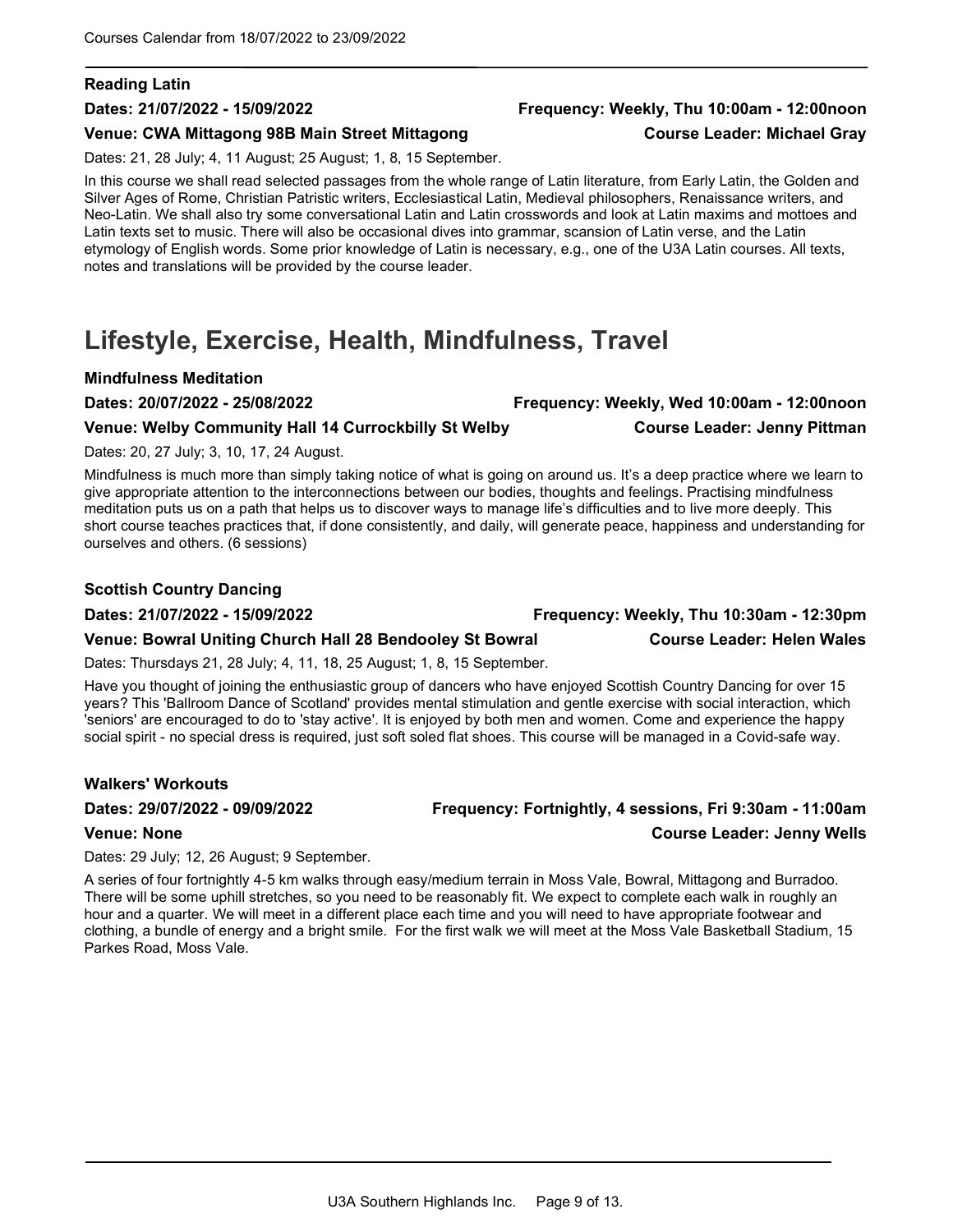## Literature, Reading, Writing, Cinema

## Book Lovers Circle

## Dates: 10/08/2022 - 14/09/2022 Frequency: 2nd week of the month, Wed 10:00am - 12:00noon Venue: Member's Home Course Leader: Chris Melican

Dates: 10 August; 14 September.

This group meets on the 2nd Wednesday of the month at 10.00 am. As there are three U3A book clubs, please only enrol in one. Book Lovers Circle members enjoy reading and discussing a wide range of books from a variety of genres. Members share ideas about possible choices and reach a consensus regarding which book for which month. Members source their own copies, whether buying them or borrowing them from a library or from others. The Course Leader emails information about books and venues for each month. We usually meet in the home of a member. However, if there are Covid restrictions on numbers in a house, we will use Zoom or find a suitable public space.

## Books for Mad Hatters

## Dates: 20/07/2022 - 21/09/2022 Frequency: 3rd week of the month, Wed 10:00am - 12:00noon Venue: Member's Home Course Leader: Kate Kaszonyi

Dates: 20 July; 17 August; 21 September.

This Book Club meets monthly, from February to December, on the 3rd Wednesday of the month, including during school holidays. As there are three U3A book clubs, please only enrol in one. This club is similar to the Book Lovers Circle in terms of members choosing books to read and discuss, and meeting in members' homes.

## Bookworms Book Group

## Dates: 27/07/2022 - 24/08/2022 Frequency: 4th week of the month, Wed 10:00am - 12:00noon

## Venue: Member's Home Course Leader: Merrill Murray

Dates: 27 July; 24 August.

This group meets monthly in a member's home, usually on the 4th Wednesday of the month. As there are three U3A book clubs, please only enrol in one. We read works by a variety of authors and from many genres. Members suggest books which are selected by informal vote. Discussions are then led by the member who suggested the book. Members source their own copy of the book, although we sometimes obtain a Library Book Club Kit. We have a maximum of 12, and many wish to continue from the previous term, so we welcome 2-3 new members. During Covid lockdown periods, we meet via Zoom.

## Cinema on Monday

Dates: 01/08/2022 - 05/09/2022 Frequency: 1st week of the month, Mon 12:00noon - 2:30pm Venue: Bowral Empire Cinema 327 Bong St Bowral Course Leader: Val Fishburn

## Fee: \$28.00

Dates: 1 August, 5 September.

Experience an enjoyable afternoon at Empire Cinema: movie then coffee/tea at Coffee Culture. Gerard helps us choose an interesting and varied selection. Term Cost is \$28 (Combined Cinema and Coffee). Successful applicants for this course will be issued with an invoice that must be paid before the commencement of the new term. A member who neglects to pay will lose their place in the course. If you cannot attend a session, you may deputise another U3A member to attend, but money cannot be refunded.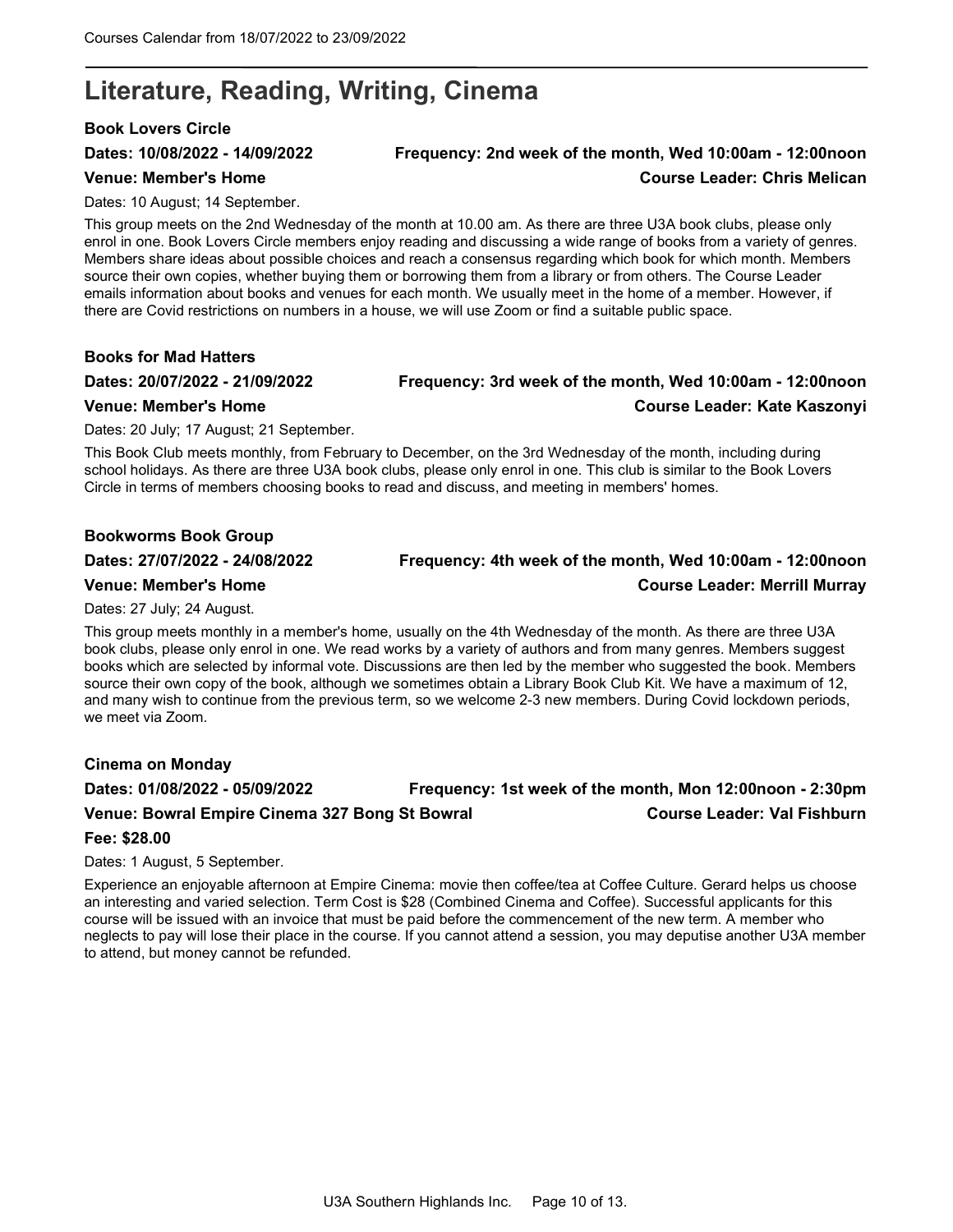## Cinema on Wednesday

## Dates: 03/08/2022 - 07/09/2022 Frequency: 1st week of the month, Wed 12:00noon - 2:30pm Venue: Bowral Empire Cinema 327 Bong St Bowral Christian Course Leader: Debbie Angus

## Fee: \$28.00

Dates: 3 August, 7 September.

Experience an enjoyable afternoon at Empire Cinema: movie then coffee/tea at Coffee Culture. Gerard helps us choose an interesting and varied selection. Term Cost is \$28 (Combined Cinema and Coffee). Successful applicants for this course will be issued with an invoice that must be paid before the commencement of the new term. A member who neglects to pay will lose their place in the course. If you cannot attend a session, you may deputise another U3A member to attend, but money cannot be refunded.

## How Not to Write a First Novel

## Dates: 21/07/2022 - 18/08/2022 Frequency: Fortnightly 3 sessions, Thu 2:00pm - 4:00pm

## Venue: East Bowral CC-Hall 71 Boardman Rd E Bowral Course Leader: Alan Mills

Dates: 21 July; 4, 18 August.

If you've ever read a book and thought, 'I could do better than that' or secretly harboured the dream of becoming a bestselling author, then this course might (just) be for you. You won't learn how to turn a beautiful phrase or shape a metaphor; there won't be class-writing exercises; and grammar is for English teachers. What you will get are the insights of a writer who has learned the hard way what works and what doesn't in writing for publication. Alan Mills has written TV crime drama, screenplays and novels. He also created the NSW Writers Centre's 'Year of the Novel' writing course. Members should be ready to share their personal writing experiences.

## Poetry Live

Dates: 21/07/2022 - 15/09/2022 Frequency: Fortnightly, Thu 10:00am - 12:00noon

## Venue: Renwick Comm Centre Mtg Rm3 55 Renwick Drive Renwick Course Leader: Jenelle Brangwin

Dates: Thursdays 21 July; 4, 18 August; 1, 15 September.

This is a course for anybody who would like to be moved to happiness, laughter, love, faith, disappointment, grief – or as Emily Dickinson said: "If I feel physically as if the top of my head were taken off, I know that is poetry." Each session, members are invited to choose two poems on a specific theme. Class members will read the poems of their choice, and share the reasons for that choice. Poems may be from any source, and may include one poem of your own creation.

## Poetry on Tuesday

Dates: 26 July; 9, 23 August; 6, 20 September.

You are invited to share in the delights of poetry. You do not need to be an expert, just come along and listen to some of the most beautiful expressions of the English language. For each meeting, we choose a topic, and members are invited, if they wish, to suggest two poems that they love on that topic. Some of the braver members even bring along their own compositions! Members read their poems and share their reasons for their choice. Come along, far from the madding crowd, and for two hours be transported to wonderland.

## The Art of Writing

### Dates: 22/07/2022 - 16/09/2022 Frequency: Fortnightly 5 sessions, Fri 2:00pm - 4:00pm

## Dates: 26/07/2022 - 20/09/2022 Frequency: Fortnightly, Tue 10:00am - 12:00noon Venue: Member's Home Course Leader: Richard Hastings

Dates: Fridays 22 July; 5, 19 August; 2, 16 September (5 sessions).

This is a repeat of the course presented a few years ago. It covers all aspects of writing: use of language, including grammar; word choice, including the misuse of language; principles of composition; and writing styles. It applies to all forms of writing, including fiction, non-fiction, reports, letters, essays, articles and memoirs. The style of presentation is interactive and extremely friendly. There is absolutely no necessity for you to share your own writing although you may. You need to be interested in writing but you don't have to be a good writer to enjoy this course. Come along and have fun while you're learning. There is a one-off fee of \$5 for printing of hand-outs, payable at first session.

Venue: Bowral Baptist Church Hall 13 Merrigang St Bowral Course Leader: Jenny Wells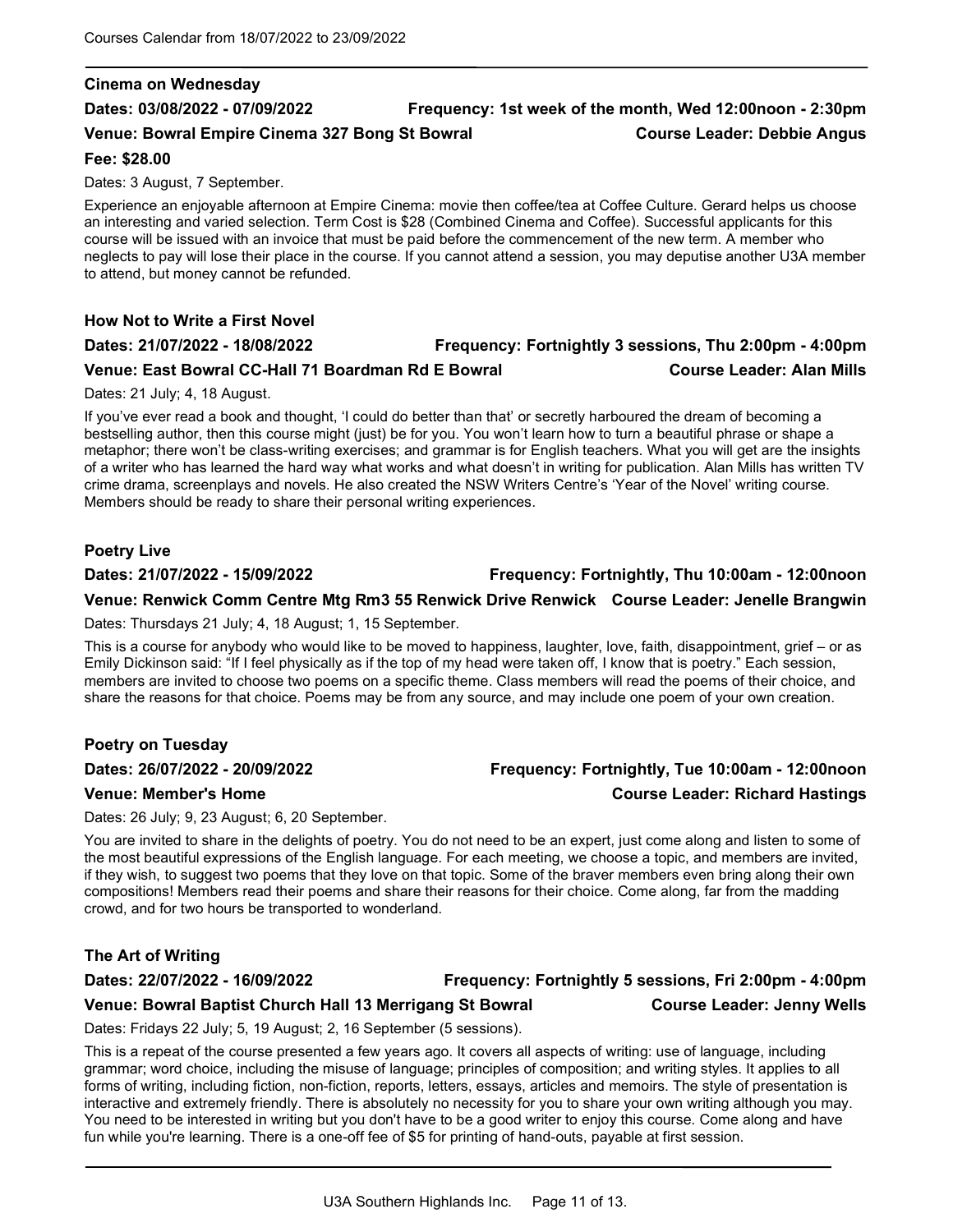## Science, Technology, Computers

## Computers, Coffee & Chat 1

## Dates: 21/07/2022 - 15/09/2022 Frequency: Fortnightly, Thu 10:00am - 12:00noon Venue: Zoom Course Leader: Chris Carvan

Dates: 21 July; 4, 18 August; 1, 15 September.

Want to be more productive with your computer? Worried about computer security and privacy? Like to know more about the latest developments in computer technology? This course combines lecture style delivery of tips, explanations, news and suggestions with informal group discussion. Notes are provided. The course is not suitable for total beginners wanting to learn how to use a computer, nor is it intended for technical issues. It is aimed at PC and Mac users who want to be more productive and would like to stay abreast of computer technology. Note that there is a second session of this course at 2.00 pm. Please enrol in only one course.

## Computers, Coffee & Chat 2

## Dates: 21/07/2022 - 15/09/2022 Frequency: Fortnightly, Thu 2:00pm - 4:00pm Venue: Zoom Course Leader: Chris Carvan

Dates: 21 July; 4, 18 August; 1, 15 September.

Want to be more productive with your computer? Worried about computer security and privacy? Like to know more about the latest developments in computer technology? This course combines lecture style delivery of tips, explanations, news and suggestions with informal group discussion. Notes are provided. The course is not suitable for total beginners wanting to learn how to use a computer, nor is it intended for technical issues. It is aimed at PC and Mac users who want to be more productive and would like to stay abreast of computer technology. Note that there is a second session of this course at 10.00 am. Please enrol in only one course.

## Radioactive Isotopes in Medicine

Dates: 06/09/2022 - 20/09/2022 Frequency: Weekly, 3 sessions, Tue 2:00pm - 4:00pm Venue: East Bowral CC-Hall 71 Boardman Rd E Bowral Course Leader: Richard Fawdry

Dates: 6, 13, 20 September.

Medical imaging may initially appear to be baffling but every medical scan tells a story to the trained eye. This course builds upon high school science and aims to 'demystify' the science, technology and medicine behind the radioisotope medical imaging modalities of Nuclear Medicine (session 1) and Positron Emission Tomography (PET, session 2). In session 3, we explore how a cyclotron works and why we use it in medicine. Session 3 contains more maths and physics and is more challenging than the first two sessions. Nuclear medicine and PET diagnose the extent and severity of disease in patients that directs the patient towards the most suitable form of treatment. After administering a radioactive drug (radio-pharmaceutical), the patient is scanned to produce a picture of the radioactivity distribution throughout the anatomy that is interpreted to make a medical diagnosis. Changing the chemistry of the radiopharmaceutical can steer the radioactivity into specific organs to provide a variety of scan types (e.g., bone, brain, liver) depending on the disease. This is an updated and expanded version of the 2021 course.

### Important Information: General Course Disclaimer

U3A Southern Highlands Inc. offers Courses to members presented by members for mutual education and learning. Members enrolling in courses should carefully read the Course Outline to ensure the Course is suitable and appropriate to their own circumstances. The offering of any Course does not imply the Course is necessarily endorsed or recommended by U3A Southern Highlands Inc. No financial, legal or health decision should be made solely on the basis of Course material. Members who find Course material confronting in any way are free to leave any class at any time.